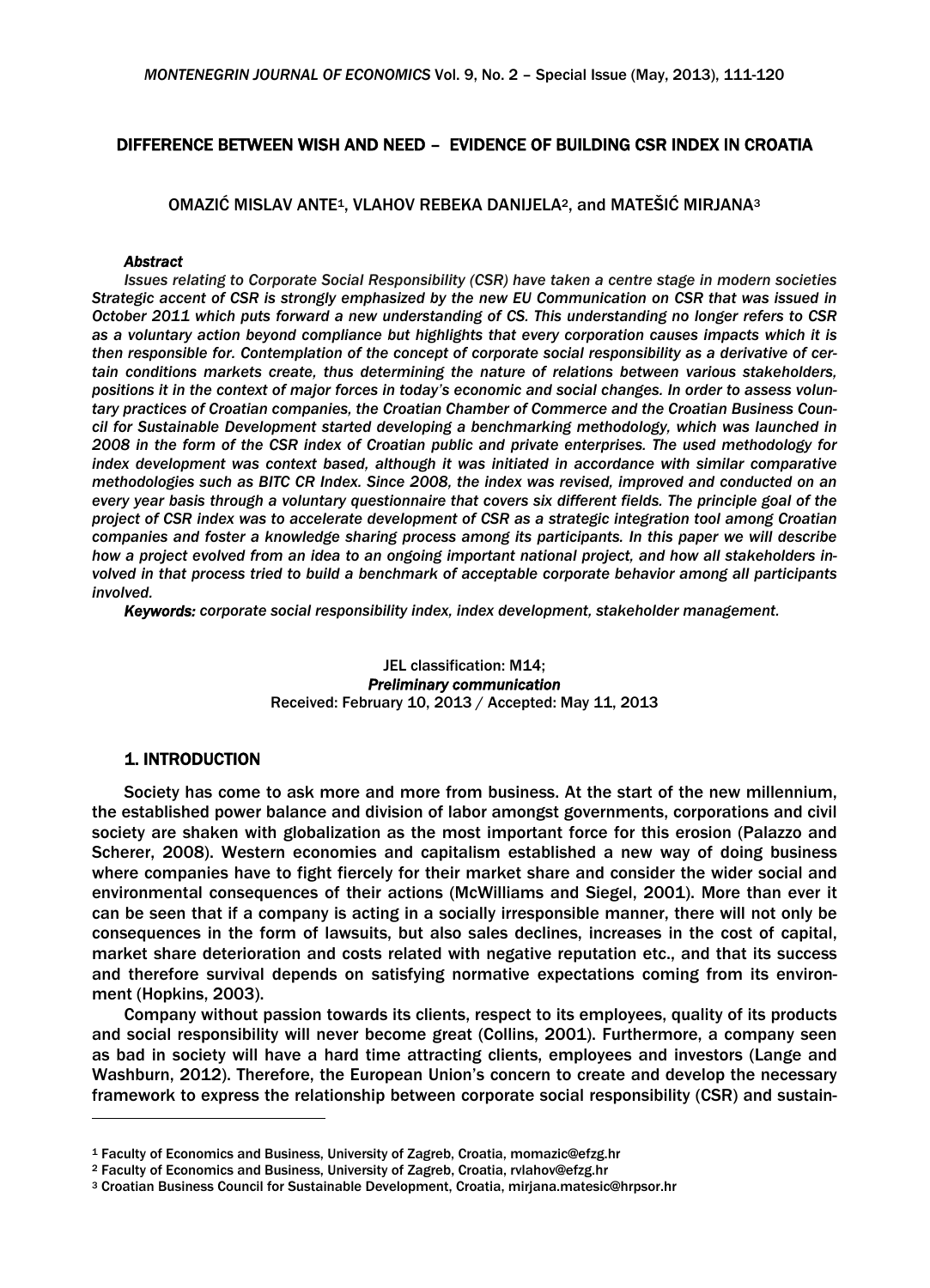able development should be taken into account (Hristache, Paicu and Ismail, 2013). After the Lisbon Treaty was signed on 13th December 2007 as an international agreement that improves the two treaties which comprise the constitutional basis of the European Union (hereafter EU), the EU is on its way to become a smart, sustainable and inclusive economy, and these mutually reinforcing priorities should encourage the Member States to deliver high levels of employment, productivity and social cohesion. Also, in the 2008 European Competitiveness Report, the European Commission published an analysis of the links between CSR and competitiveness, where it examined the effects of CSR on six different determinants of competitiveness at firm level: (a) cost structure, (b) human resources, (c) customer perspective, (d) innovation, (e) risk and reputation management, and (f) financial performance. It is concluded that CSR can have a positive impact on firm-level competitiveness in the case of all six determinants, but that it will not always do so, being very dependent on the sector, size and circumstances of the company. The strongest evidence of a positive impact of CSR on competitiveness was found in the cases of human resources, risk and reputation management, as well as, innovation (Bird, 2007). For most of the competitive determinants examined, there was evidence that the impact of CSR is as relevant to SMEs as it is to larger companies (Jenkins, 2006; Udayasankar, 2008; Russo and Perrini, 2009; Sacconi, Blair, Freeman and Vercelli, 2011). Because of this, in March 2010, the European Commission made a commitment to renew the EU strategy to promote CSR as a key element in ensuring long term employee and consumer trust. Since Croatia has applied for the EU membership in 2003, and is considered to have a functioning market economy, as well as its pending accession to the EU as the 28th member in July 2013, this issue is of growing importance.

The concept of CSR is so broad and has many forms, scopes and implementations, that there is not one correct definition. The concept of CSR is based on the growing belief that modern companies have more responsibility towards their role in society. Stronger civil society pressures, technology development, resource gaps and other trends are forcing companies to integrate CSR into all elements of business. If the CSR is seen as a narrow conception, corporations have little or no obligation to society other than creation of economic rents that can accrue to the shareholders with recognized rights (Baller and De Bry, 2003). On the other hand, if it is seen as an expansive concept, the corporation should serve as an instrument of public policy by other means (Devinney, 2009). However, it represents practice that should go beyond legal requirements, and each company should have the right to decide to which areas they should pay more attention to, in line with their own strategic objectives, sources of risk and business opportunities which contribute to enhancing their competitiveness by increasing reputation, reducing operating costs, monitoring industry trends, meeting customer needs, motivation and attraction of the best employees, risk management and access to cheaper capital. It is also often described as discretionary corporate activity intended to further social welfare on a voluntary basis, beyond the interests of the firm or requirements of the law (Barnett, 2007). It is applicable to businesses of all sizes, although most are investigating the impact of large companies because their influence is most visible, and their power greatest. However, small and medium enterprises should also be socially responsible.

At the core of the CSR concept is the idea that reflects the social imperatives and the social consequences of business success. Therefore, it empirically consists of clearly articulated and communicated policies and practices of corporations which reflect corporate responsibility for wider societal good (Matten and Moon, 2008). The fundamental three lines of CSR inquiry are characterized as: (a) stakeholder driven (CSR is viewed as a response to the specific demands of largely external stakeholders), (b) performance driven (the link between external expectations and company's CSR action, with the focus on measuring the effectiveness of such actions) and (c) motivation driven (examines either the extrinsic reasons for CSR engagement in the company or intrinsic rationales building on philosophical concepts to advance particular notions of its obligations and responsibilities) (Basu and Palazzo, 2008). Corporate social responsibility is not a static and linear concept, but a process of constant negotiating and redefining the feasible. Outcomes that responsibility covers are changing over time with regard to the cultural and political aspects. Being responsible is not an immutable, constant state established by applying business activities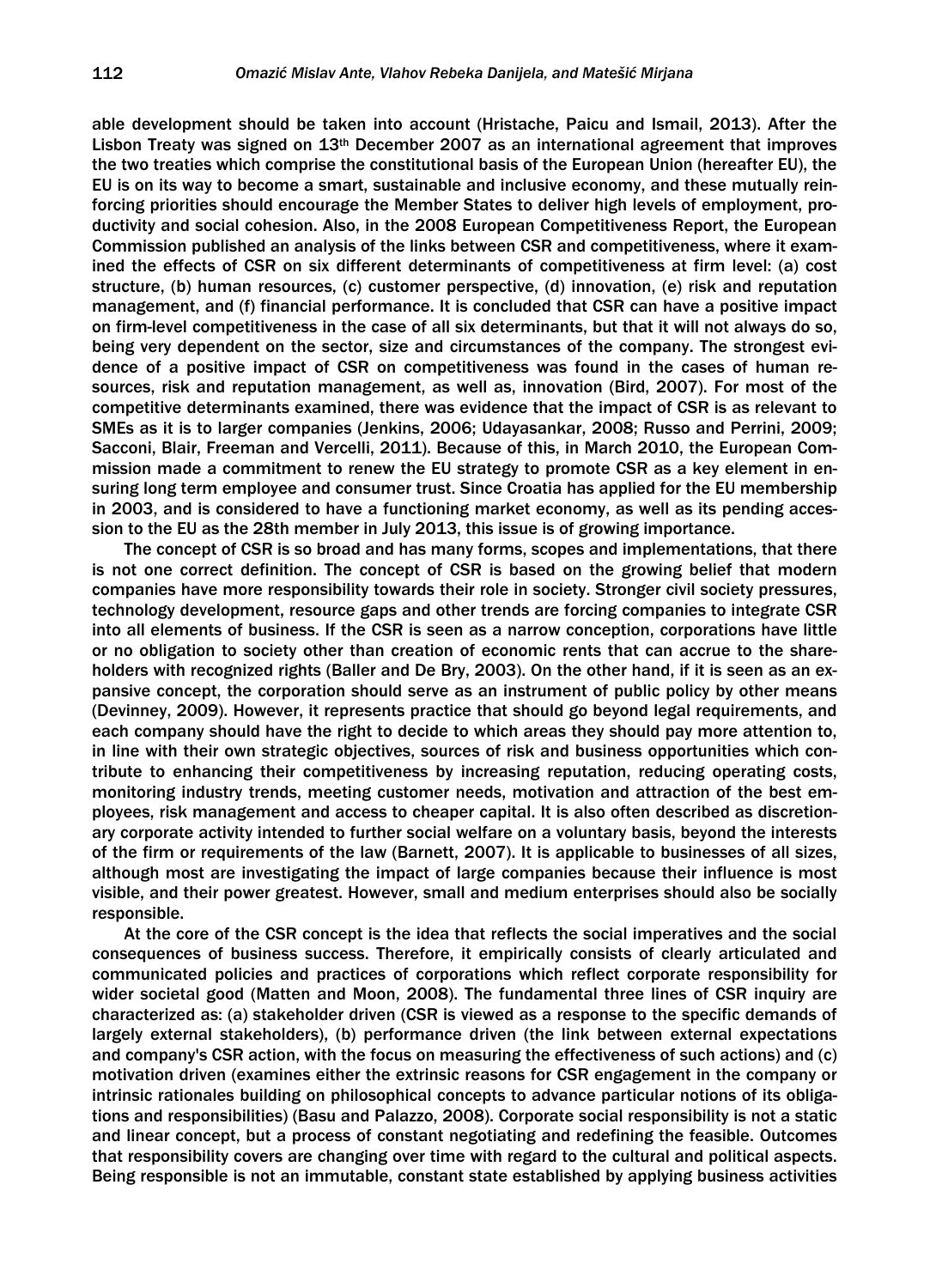in practice and how they are incorporated into the business. The concept of corporate social responsibility (CSR) postulates exceeding a standard compliance with law and as such it becomes an expectation that companies will actively engage in fulfilling their duties towards the stakeholders. It is an expectation that corporate codes of conduct will be backed up by more profound strategic deeds (Fryzel, 2011). It refers to the will, capacity and capabilities from which companies learn and incorporate changing expectations of the society into its risk management, change and opportunities, as well as the ways in which they meet the expectations of their business environment. CSR can be a platform for short-term performance and long-term health of the company, to set proper goals and to create a timeline for achieving them (Bačun, Matešić and Omazić, 2012). Likewise, it is important because corporations are the most efficient way of determining social needs and delivering social solutions. There are four main reasons why society would benefit from companies acting in this manner: (a) companies with more acceptable practices within a society would have more satisfied stakeholders (customers, employees and owners) and would last longer and thrive in more adverse circumstances, (b) corporations possess more knowledge than individuals and governments so they are more likely to be able to use that information for tailoring products and services to the appropriate constituencies, (c) corporations have a better understanding of trade-offs, technologies and trends which are operating within a society so that they can act in a way more rational and realistic than the government, and (d) being free of the transparency required by governments and many civil society organizations, corporations are more easily engaged in social experimentation (Devinney, 2009; Garriga and Melé, 2004).

Nevertheless, most mainstream economists have ignored this perspective and continue to maintain that the multi-stakeholder corporation, even if imagined for a desirable purpose, does not have a uniquely defined objective function, so that a multi-stakeholder objective function would open the way to managerial slack and self-dealing. Stakeholders, government and public in general are therefore calling companies to account for the actions of their senior management and corporate board members, and the success of a company and its board members will be measured not only in financial terms, but also in human and social benefits and costs (Kemp, 2011; Lacey and Kennett-Hensel, 2010). The complete integration of CSR in accordance to the sustainability is one of the viable solutions to face the problems of the contemporary society more and more characterized with global economic crisis, the loss of public confidence, criticism and debate about the role of business in the current context (Omazić, 2008).

## 2. DEVELOPING CSR INDEX IN CROATIA – BRIDGING THE GAP

Corporate Social Responsibility initiatives, of diverse kinds, address the gap between current practice and what is seen as more appropriate conduct by companies (Idowu and Louche, 2011). Since CSR is a very broad concept, it is hard to formulate its definition and state its forms and implementations, especially if it is case on country in transition. First National Conference on corporate social responsibility in Croatia was organized in December 2004. The overview of the activities brought participants to a conclusion that an evaluation and awarding process would be a good incentive to boost implementation of CSR practices in Croatian business. The project started in 2006, when Croatian Chamber of Economy (CCE) and the Croatian Business Council for Sustainable Development (HRBCSD) signed the Cooperation Agreement which sought to present a common interest for mutual cooperation and consultation of all interested stakeholders to increase understanding of the importance of corporate social responsibility and development of methodology for evaluating socially responsible practices among the members of the CCE and HRBCSD. The agreement set grounds for funding application which was submitted to the Academy for Educational Development (AED). The funding was granted and also United Nations Development Project (UNDP) expressed willingness to support some of the activities of the project.

The goal of the signed agreement was to create a methodology for assessing voluntary CSR practices of Croatian companies named CSR Index and to initiate the award design that would valorize responsible business practices of companies and award the best of them annually. The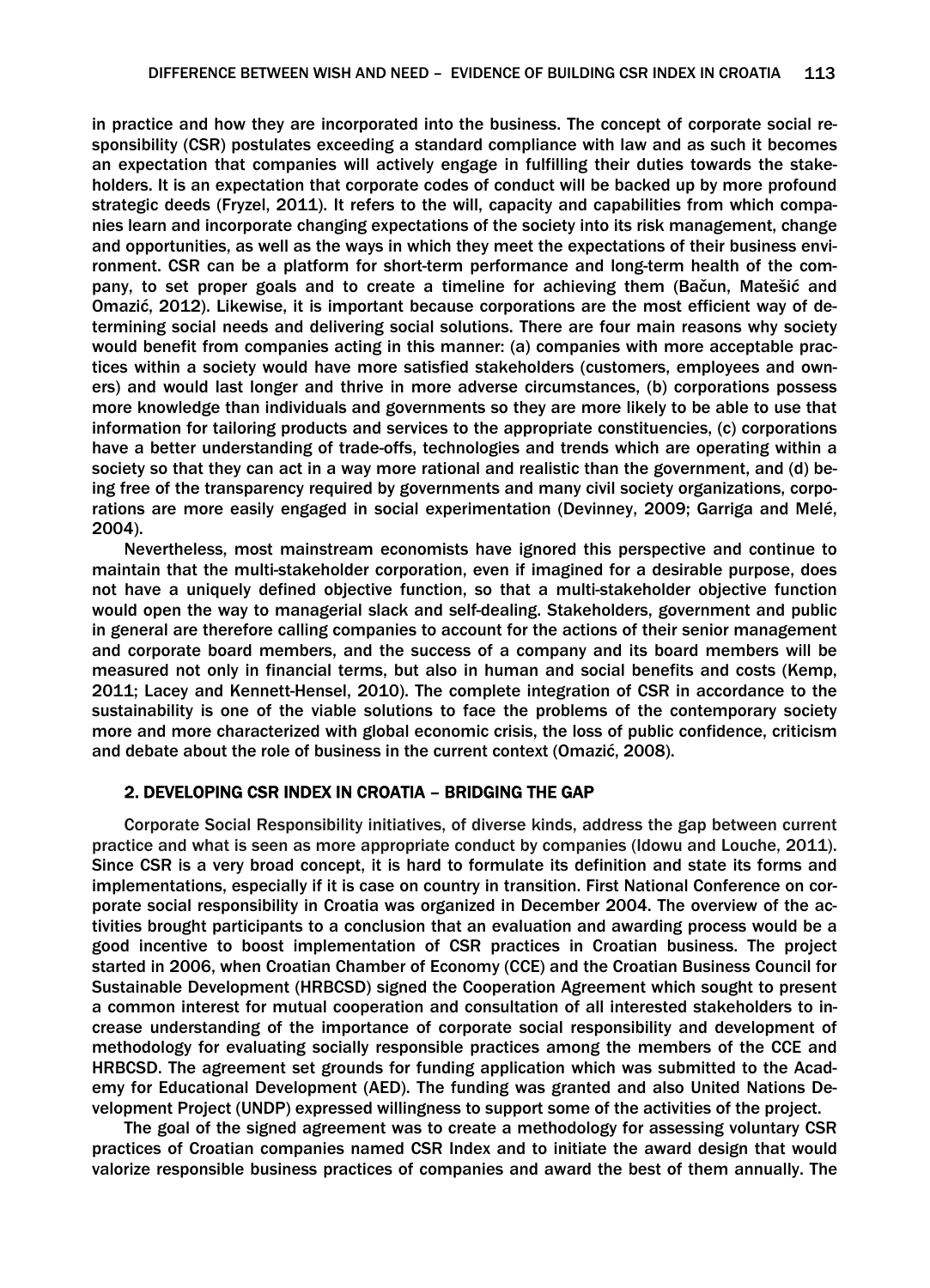concern was to allow comparative annual assessment of the most successful Croatian companies with respect to their responsibility and application of the principles for sustainable development, affirmation of the best local practices by awarding an annual award, popularize CSR in the business community, the media and the general public, participative companies to facilitate the process of internal analysis, planning and reporting on CSR and sustainable development, to encourage mutual learning and advancement of responsible business among a large number of Croatian companies and track trends of CSR in the Croatian context. It should have also facilitated the process of internal analysis for the companies involved, as well as planning and reporting on CSR and sustainable development. Also, one of the goals was to target and popularize CSR in the business community, the media and the general public which would also allow customers to make more informed purchase decisions

The project started by formation of working group which consisted of local experts in various fields of expertise, this way covering all major CSR dimensions. It consisted of experts from (a) business associations (HRBCSD and CCE), (b) academic, scientific and research institutions (Faculty of Economics and Business – University of Zagreb, Zagreb School of Economics and Management, (c) local nonprofit organizations (Odraz, CEPOR, Otok znanja), (d) private company experts (Ericsson, IPSOS Puls, Hauska & Partner and MAP Savjetovanja), (e) Government institutions (National Competitive Council) and (f) financing institutions (AED and UNDP). Criteria upon which they were chosen were their interests in playing an active part in the project and their capacity to perform and influence others.

Although the extent and nature of CSR programs vary greatly from one organization to another, the aim of the methodology was to create a common ground and allow Croatian companies an objective assessment, benchmark of their socially responsible practices and comparison with other companies. The working group consulted with similar methodologies such as the Dow Jones Sustainability Index, FTSE4Good Index and Business in the Community CR Index and created the methodology which included self-assessment in six main areas defined with a set of criteria developed according to their relevance, availability and verifiability: (a) economic viability and sustainability, (b) inclusion of CSR in business strategy, (c) working environment and HR practice, (d) environmental protection, (e) market relations and (f) relations with the local community. A complex set of indicators was determined for each category that was translated into a set of related questions whose answers gave adequate, measurable and verifiable information. Prior to its official release, as a part of methodology design, a pilot project was conducted with 16 companies where decision makers/managers gave their comments on all unclear questions and open issues. After processing all the comments, the current form was set with six dimensions consisting of a maximum of 600 points altogether; 100 points for each category. All six categories have the same relative value, and the Index measures achievement in each of the dimensions from 0-100 percent, where the number of points of an individual company is put in relation to the maximum possible points in each dimension, with additional qualitative assessment of the quality and credibility for the responses to open questions from the Expert Committee.

Since the resources at the beginning of the project were rather limited, it was very difficult to widely promote the launch of the CSR Index to approximately 70 000 business organizations registered in Croatia. Thus, it was decided that an opportunity to participate in the evaluation is going to be given to business organizations which were rated as most successful in the Republic of Croatia for the past fiscal year. These criteria included a range of financial indicators of business efficiency with which companies are ranked already used by Croatian Chamber of Economy in the awarding process for the most successful business. In order to have better coverage, it was decided that access and participation in the contest is going to include 500 best rated small (less than 49 employees), medium (from 50 to 249 employees) and large (with 250 and more employees) business organizations which met the previously mentioned criteria. Those companies were contacted via e-mail that was directed towards the key person within each of them. The questionnaire itself was converted to an on-line application which was located on the website of the Croatian Chamber of Economy and needed to be completed on-line. Since, the methodology of the Index highlights and rewards development and implementation of the management sys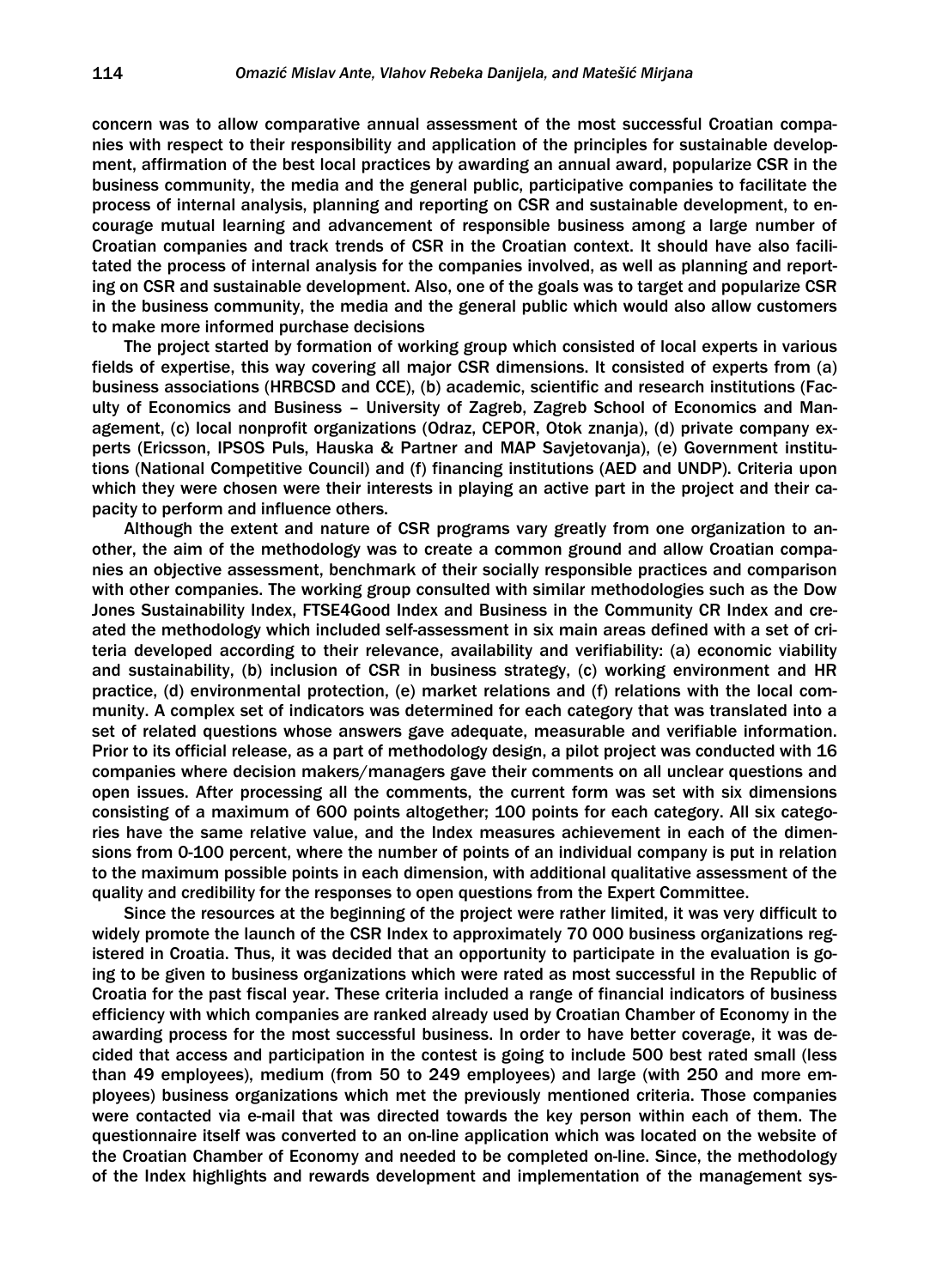tem, which is usually better developed in large enterprises, the size of the company plays role in the overall success in CSR Index. To eliminate that advantage at the beginning of a project, two questionnaires were developed: larger and more detailed for large and medium and smaller, and less detailed for small companies, with a special questionnaire in both for the manufacturing companies.

The questionnaire contains of 119 questions for medium and large companies and 61 questions for small companies. In order to protect the confidentiality of data, completion of the questionnaire is only possible when entering a user name and password separately assigned to every organization. It was decided that the questionnaire was going to be open for completion in the period of four to six weeks.

The data obtained from the completed questionnaires provides the first comprehensive insight into the socially responsible practices of Croatian companies and identify the areas where it is possible to achieve concrete and constructive steps forward, and thus facilitate further economic growth and development of the Croatian economy.

## 3. IMPLEMENTATION OF CSR INDEX AND ITS RELEVANCE IN CROATIA

Corporate entities of our age have accepted that social responsibility issues are corporate issues which consequently have now become part of their core activities. The first phase of the project started on November  $12<sup>th</sup>$ , 2008 when the companies (small, medium and large) which met the pre-selection financial criteria were invited to participate in an on-line questionnaire. To publicly promote the project, a press conference was held on November 17th, 2008. The application process was closed on December  $1<sup>st</sup>$ , 2008 and the results showed that from 1364 companies invited to participate, 152 companies opened the questionnaire (11%) and only 32 closed it (2.4%). These were 9 small, 12 middle-sized and 11 large companies. Industrial sector was presented by 18 while service sector by 14 companies. The highest score obtained this year was 523.02 points out of the possible 600 (87%) and the lowest was 94.47 points (16%), with an average of the 309.8 points.

Since the project was only launched, the Expert Committee decided that the quality of the open questioned will not be specifically rated. Instead, every company that won more than 75% of the possible 600 points was decided to be pronounced winners to give an acknowledgement to the pioneers in the CSR implementation process and to give greater visibility to the project and CSR in general. The seven winners in the first year evaluation process were, in alphabetical order: Coca-Cola HBC Croatia Ltd., Dalmacijacement p.l.c., Ericsson Nikola Tesla p.l.c., Hauska & Partner, Holcim Croatia p.l.c., Končar – Institut za elektrotehniku Ltd. and Vetropack straža p.l.c.

Next year, the second phase of the project started on November 4th, 2009 and the application process was closed on November  $18<sup>th</sup>$ , 2009. This time, 1450 met the criteria and were invited to participate; 199 companies opened (13%) the questionnaire and a total of 42 (2.89%) finished and closed it, from which 12 were small, 12 middle-sized and 18 big companies. This year 27 companies were from industry sector and 15 were service companies. The number of companies that filled the questionnaire increased by 0.49% in comparison to 2008The scores in the evaluation process were also slightly higher:  $(1)$  the highest 539.82 points (90%),  $(2)$  the lowest 107.41 points (18%) and (3) average 331.81.

This year, the Expert Committee evaluated the quality of open questions and awarded best answers, at the same time punishing those whose answers were not satisfying. Also, because of the need to further define the awarding process, the Committee decided to create three regular categories, awarding separately large, medium and small companies. Each category announced three winner but they were all communicated in alphabetical order to maximally avoid ranking details in public and give most attention to the awarded companies and the CSR concept itself. In the category of small companies the winners were : (a) Euro-Unit Ltd., Hauska & Partner Ltd. and Oikon Ltd. . In the category of medium companies, the winners were: (b) Hartmann Ltd., Končar – Institut za elektrotehniku p.l.c. and Atlantic Grupa division for health care – Neva p.l.c. In the category of large companies the winners were: (c) Cemex Croatia p.l.c., Ericsson Nikola Tesla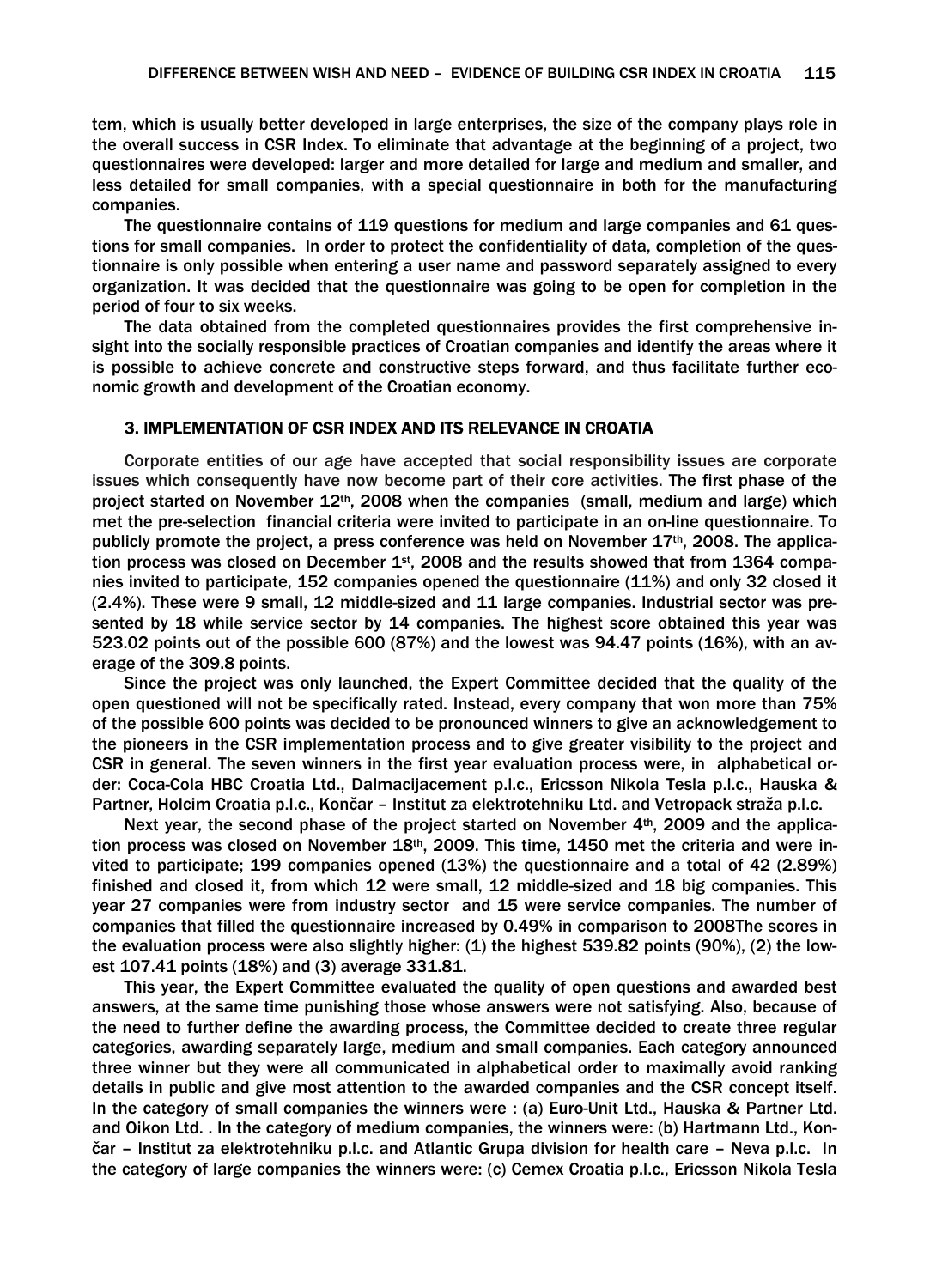p.l.c. and Holcim Croatia Ltd. Furthermore, the Committee created an additional award for companies with the most significant progress in the number of point won in comparison to the previous year and the awarded company was Banco Popolare Croatia p.l.c.l.c.

After the first two years of the successful implementation of the CSR Index, as well as, the attention it was receiving in the business community, the project was ready to be taken onto the next level. It was applied and got funding from the structural CIP pre-accession EU fund in July 2010.

After applying the funds won, the third phase of the project was executed in 2010. The extra resources allowed implementing organizations to organize a series of educational workshops throughout the country, inviting companies to hear about CSR, its relevance for business performance and also to give instructions on how to aply and fulfill the questionnaire. The number of invited companies grew to 1535. During the process, 378 companies (24.63%) opened the questionnaire and 98 (6.45%) filled and closed the questionnaire. These were 35 big, 30 middle-sized and 33 small companies. This time 43 were industry sector and 55 service companies; this year the service companies prevailed. The highest score was 574 points (96%), lowest 68 (11%), with an average score of 300. The number of companies participating and their overall results for years 2008-2010 can be seen in Chart 1 and 2.

The award was once again given in three categories: (a) Energy Pelets Ltd., Hauska & Partner Ltd. and Oikon were awarded in the category for small companies, (b) Hartmann Ltd., Končar Institut za Elektrotehniku p.l.c. and Holcim Croatia p.l.c. were awarded in the category for middlesized companies and (c) Cemex Croatia p.L.c., Ericsson Nikola Tesla p.l.c. and Coca-Cola HBC Croatia p.l.c. were awarded in the category for big companies. Moreover, the award for the company with the most significant progress of CSR in relation to the last year was given to Jadran Galenski Laboratorij p.l.c.

Chart 1: The number of companies participating in the CSR Index 2008-2010 (authors)



Chart 2: Overall results in CSR Index 2008-2010 (authors)



The results also show that companies listed on the stock exchange achieved higher results, as did those with certain percentage of foreign ownership, and there is no difference in the results between manufacturing and service companies. These findings confirm the assumptions: (a) financial markets are strongly CSR driven and (b) there is positive impact of international business cooperation and integration on the development of business profiles and social responsibility reputation. In addition, the overall results for 2010 showed positive correlation between the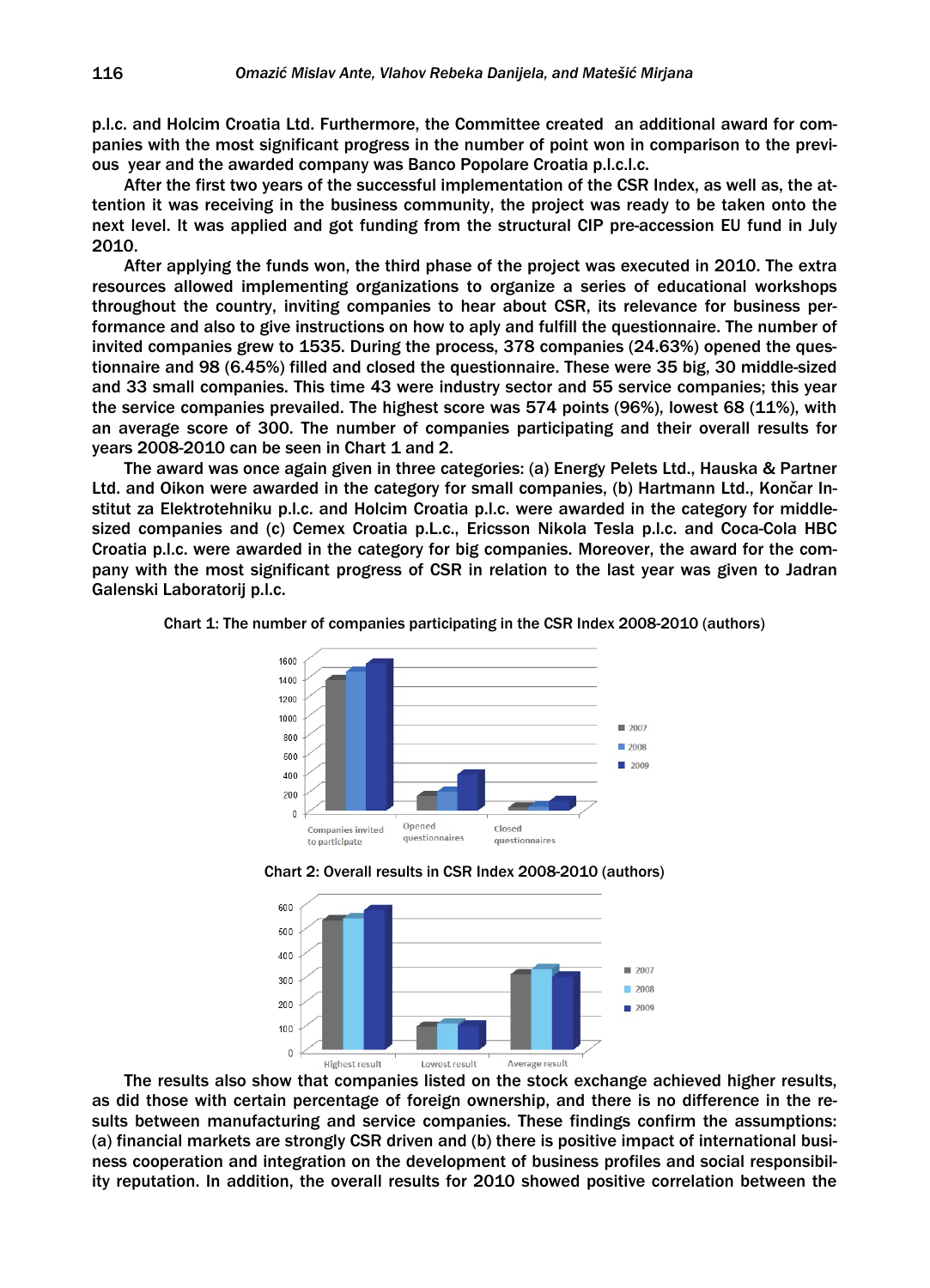Index results and number of employees, revenue per employee, and the amount of the added gross value. These results are shown in Table 1.

Table 1: Results of the CSR Index 2010 (based on the results in 2009) compared to results of the all companies which report to the National financial agency (Škrabalo, Miošić, 2011)

|                                               | All companies which filed report to the<br>National financial agency (FINA), 2009 | <b>Companies in CSR</b><br><b>Index, 2009</b> |
|-----------------------------------------------|-----------------------------------------------------------------------------------|-----------------------------------------------|
| Average export of companies in overall income | 13%                                                                               | 23%                                           |
| Average monthly salary                        | 4.634.00 kn                                                                       | 6.070.34 kn                                   |
| Average income per employee                   | 689.644.00 kn                                                                     | 1.089.637,11kn                                |

In other words, the Index results in 2010 suggest that companies are more productive when they are more socially responsible. What certainly features the best positioned companies that participated in the Index 2010 is a systematic approach to CSR. 90% of the companies that participated in the Index 2010 belong to some of the business associations for CSR and Sustainable Development (SD), 84% of them look at CSR and SD in business decisions, and 72% report on CSR and SD. 66% of them have annual programs and budgets for environmental protection, and 64% mention CSR and SD in the basic documents, which in 60% is reflected in their organizational structure. A particularly important finding was that the success in the field of CSR is associated with systematic approach. Specifically, CSR is regularly integrated into the organizational structure, business strategy and management systems in 25% of the most successful companies in the Index 2010, and a statistically significant correlation was found between the total score on the Index and the process of reporting on CSR, certified management systems and the existence of an organizational unit for CSR (department and cross-sector board).

## 4. LESSONS LEARNED AND ROAD AHEAD

After the third phase was finished, additional data was obtained from the questionnaires implemented in 2010 and areas for improvement connected to CSR in Croatian companies could be determined. Taking into account all the dimensions and their specific aspects, according to the Index 2010, CSR is most developed in relationships with suppliers and competitors, areas of the employee's evaluation and investment in their education, as well as in relationships with clients. The worst results were achieved in relationships with shareholders and corporate governance, lobbying and advocacy, monitoring the impact of environment and employment policies. The dimension of economic sustainability has a relatively modest number of points related to the investments into research and development. Among the other topics that are in this dimension, strategic planning, mission and vision have the best results, and it can be concluded that strategic planning has become the rule amongst the companies in the Index.

Chart 3: The development of the CSR according to the Index 2010 dimensions (Škrabalo, Miošić, 2011)

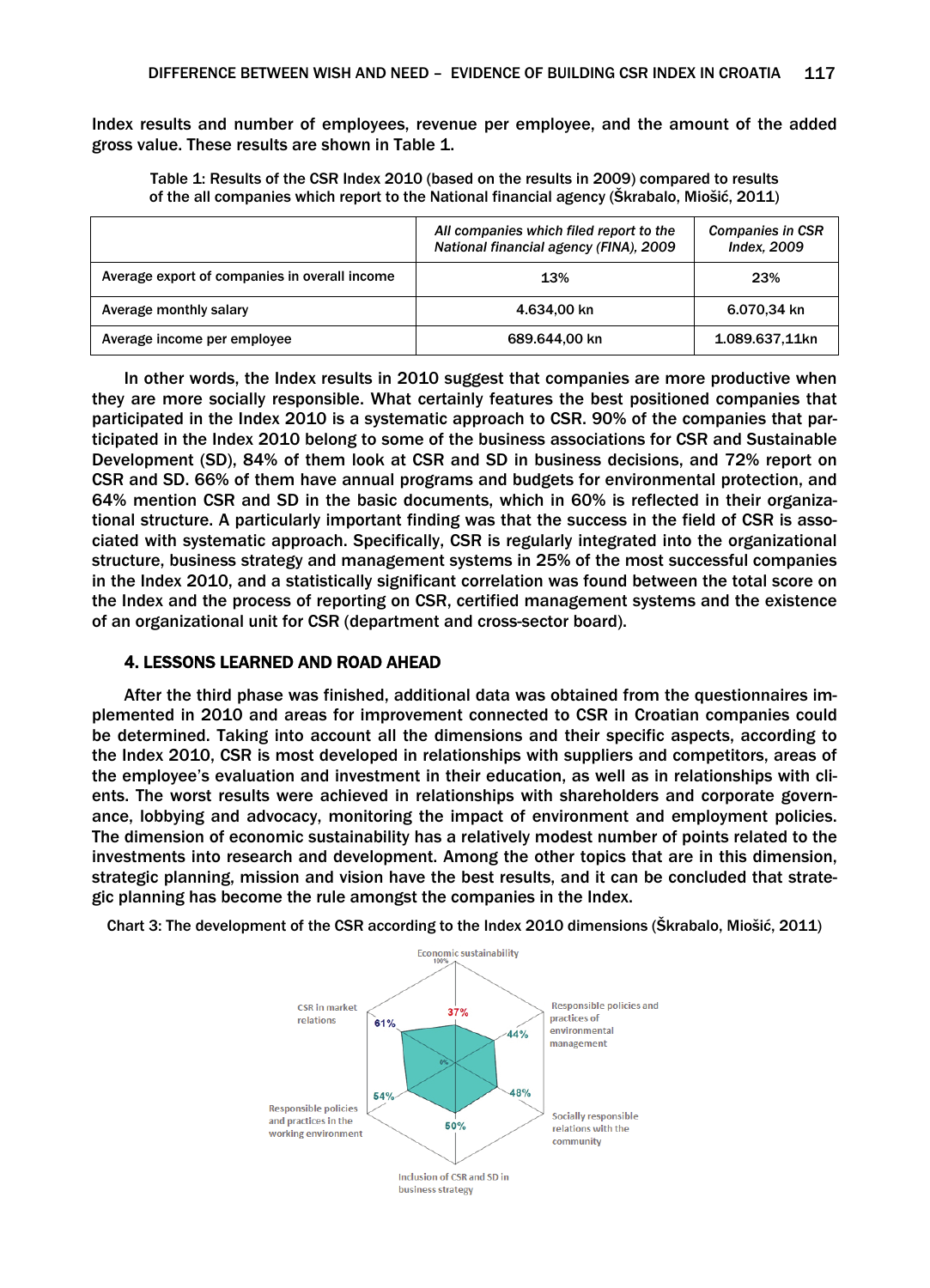The biggest challenge in this dimension is reporting financial indicators. This is certainly one of the key messages to be transferred to companies in the future. In the domain of market relations, it can be concluded that CSR is very well integrated in it because there are many examples of good practice (see Chart 3 below).

Companies that participated in the Index 2010 showed that they have written procurement policy and commitment to suppliers that include regular payment. Even two thirds of large and medium-sized companies in the 2010 sample have invested into business development of their suppliers, and half of them have adopted codes of corporate governance. In the dimension of CSR in the workplace, mixed results are obtained. Specifically, growing awareness of the need for investment in a stimulating work environment can be seen; 94% of companies in the Index 2010 reported that business performance is reflected in the compensation to the employees. Also, continuous professional development is the rule rather than the exception, and is evident from the fact that 84% of the companies devote 25% or more above the average for its industry in employee education. On the other hand, there is also a disparity of good practice with regard to the specific issues and goals, and the type and status of employees. Specifically, 90% of the company's managers have more benefits than what is mandated, as in vast disproportion to zero companies that provide the same benefits for their workers. Average percentage of women in higher management among CSR Index companies is 27.5 while the results show that the higher the score on Index, the higher the percentage, resulting in 32.5% of women managers in 25% most successful Index companies. Comparison with the average results in Croatia which are about 18% women managers in 500 biggest Croatian companies (Office of Gender Equality Ombudsman, 2013), show advantage in Index companies. Socially responsible employment policy is a topic that requires significant advances in the future, since the CSR Index 2010 showed that 72% of companies have no system for informing employees about the programs or activities that facilitate new employment, and 44% are without a process of consultation on the layoffs. CSR is still not widely and systematically communicated to all employees, according to the result that 43% of companies do not in any way educate or inform their employees about various aspect of CSR.

Furthermore, in the dimension of responsible policies and practices of environmental management are widely recognized opportunities for significant savings of resources, and the best results in this dimension were realized in the implementation of environmental protection measures. Around half of the companies in the Index 2010 have an environmental management system: 44% of them integrate environmental concerns into strategic and operational goals, 50% have a person responsible for environmental issues, and 43% include environmental criteria in the selection of suppliers. Companies that monitor impact of their operations on the environment are the best example of CSR practice which should be widely promoted among those companies that have not yet begun with similar practices.

Dimension of CSR in the local community represents an area for change in the sense of understanding the interaction and contribution of companies to the society, above corporate philanthropy. In this dimension, large companies lead the social dialogue at the industry level and in shaping public policies, while small and medium-sized companies have not yet found their niche in which to participate and attempt to influence public policies affecting their business and ultimately survive in the market. Similarly, monitoring the impact of the business on the community represents areas of underutilized opportunity for understanding the competitive context. Specifically, 51% of the companies in the past three years did not in any way monitor relations between local communities and their businesses. If the results relating to the issue of financing political parties and issue advocacy and lobbying are compared, significant differences are evident.

On the issue of financing political parties, 80% of the companies had the official position (47% against), while lobbying and advocacy demonstrates the need for clearer and more systematic approach. 40% of the companies had no official stance on lobbying and advocacy, and in only 8% of the companies had officially been banned to participate. Although the issue of regulation and self-regulation of lobbying and corporate funding of political parties only recently appeared on the horizon of public and political debate, it could soon become very important in the context of Croatian membership in the EU and the growing sensitivity to the problem of political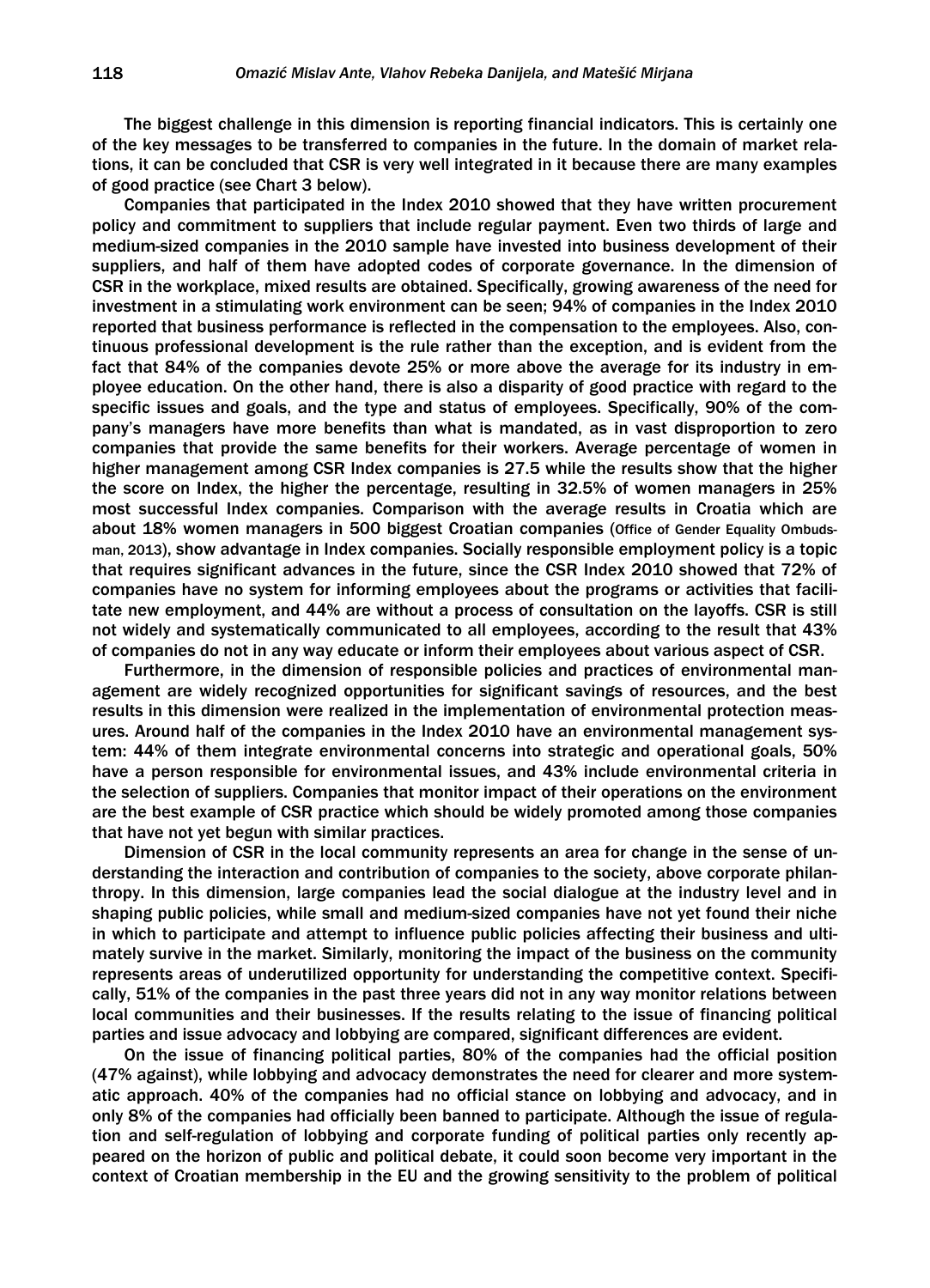corruption and clientelism. These aspects of the Index have educational function because they encourage companies to think and refine their own policies and approaches. There overall results on the Index 2008-2010 dimension, can be seen on the Chart 4.



Chart 4: Average score of the CSR in the on Index 2008 - 2010 dimensions (Škrabalo, Miošić, 2011)

#### 5. CONCLUDING REMARKS

As this paper suggests, the index development is continues process. Therefore, each year a lot of research is done on improving the scope and usability of index. Since Croatia as a traditional economy is yet on its way to define its system of social values, public policy, as well as, political system is not supportive for CSR and relevant public institutions are not educated enough to support CSR practice, companies are still not having benefits from responsible business behaviors. The general objective of this project was to raise the level of understanding how important CSR should be in Croatia. To do so, it was necessary to create an alliance of the existing CSR activities performed by various organizations that will give added value to the future efforts. It was very clear from the beginning that only few companies understood all the benefits coming from integration of responsible practice to all activities in the companies and even though CSR is often mentioned in missions and visions of companies, it was not integrated into strategies and business plans. The only way for this to be changed was through systematic education of the companies, as well as, monitoring of the practices in Croatian companies.

CSR is becoming increasingly popular in Croatia. Using Index as a benchmark tool it can be seen that in the first year of its implementation only 152 companies out of 1364 opened the questionnaire and 32 of them filled it and one year later that number only slightly raised, 199 companies out of 1450 opened and 42 filled the questionnaire. However, in 2010 the number of companies has grown significantly, mainly due to the workshops "CSR Index - how to fill in a questionnaire on corporate social responsibility" held in Zagreb, Split and Osijek as a part of the project of the National CSR Network development , which was conducted in cooperation of HR BCSD and Croatian Chamber of Economy. Therefore, the number of companies participating in the Index was three times higher than in the first year even though there was no increase in the number of invited companies. Still, this comparative comparison is the first attempt to analyze the results of the CSR Index in order to monitor CSR development trends in Croatia, but taking into account that until 2010 only small portion of Croatian companies participated, all the results obtained should be viewed as preliminary indicators of future tendencies, so it is necessary to involve more companies every year and to continuously monitor their performance in the years to come. Each of previously mentioned relationships between business organization and its stakeholders is an essential peace of puzzle, and therefore must be managed in a way that a two-way flow of value exists and that interests of both parties are aligned.